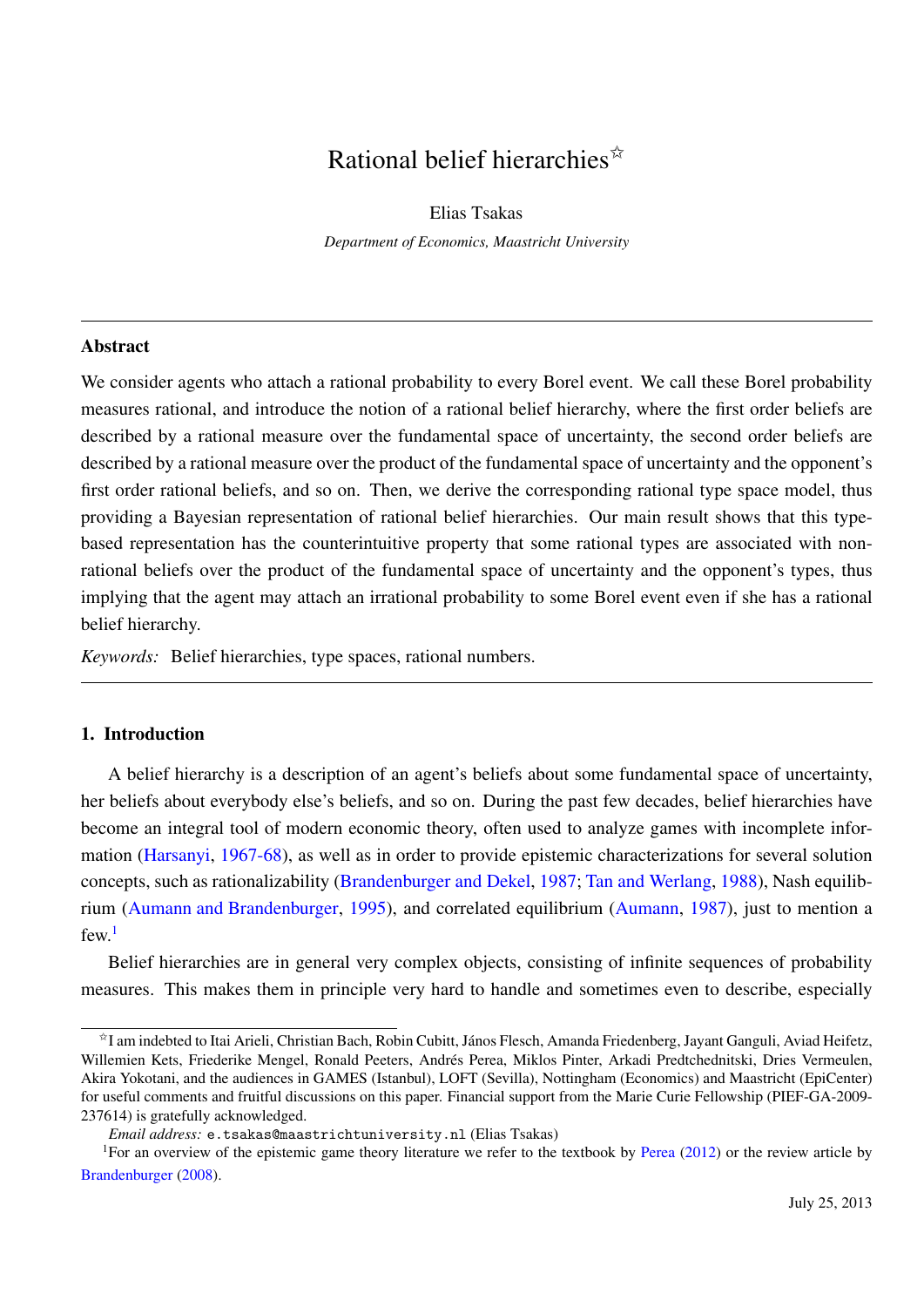when it comes to high order beliefs. Having recognized this difficulty, Harsanyi (1967-68) proposed an indirect Bayesian representation of belief hierarchies, known as the type space model. Formally, Harsanyi's model consists of a set of *types* for each agent and a continuous mapping from each type to the corresponding *conditional beliefs* over the product of the fundamental space of uncertainty and the opponent's type space. This structure induces a belief hierarchy for every type, thus reducing the infinite-dimensional regression of beliefs to a single-dimensional type. Mertens and Zamir (1985) and Brandenburger and Dekel (1993) completed the analysis by showing the existence of the universal type space, which represents all belief hierarchies satisfying some standard coherency properties.

In this paper we restrict attention to probabilistic beliefs that can take only rational values, e.g., we have in mind agents who do not hold beliefs of the form "*tomorrow it will rain with probability*  $\sqrt{2}/2$ ". Such beliefs are modeled by Borel probability measures that attach a rational number to every Borel event. Throughout the paper, we call these probability measures *rational*.

Assuming that agents form rational beliefs over some underlying space of uncertainty Θ does not necessarily restrict the language they use in order to describe their beliefs, i.e., we remain within Harsanyi's framework which models the agents' language with the Borel  $\sigma$ -algebra of events in  $\Delta(\Theta)$ . This implies that infinite conjunctions/disjunctions are expressible, thus inducing a richer language than the ones typically where conjunctions, disjunctions are expressionly thus modeling a rienci ranguage than the ones typically used in logic.<sup>2</sup> As a consequence, our agents understand what it means to assign probability  $\sqrt{2}/2$  to a Borel event  $E \subseteq \Theta$ , as the latter corresponds to the event  $\{\mu \in \Delta(\Theta) : \mu(E) = \sqrt{2}/2\}$  which is Borel in  $\Delta(\Theta)$ . If on the other hand, the language used was finitely generated, similarly to the aforementioned models of logic, our agents would not be able to even understand what "*E occurs with probability*  $\sqrt{2}/2$ " meant, as such our agents would not be able to even understand what "*E occurs with probability*  $\sqrt{2}/2$ " meant, as such a sentence would not be expressible in the first place.<sup>3</sup> We further discuss the case of a finitely generated language later in the paper.

Even though our agents *can* express subjective beliefs that use non-rational probabilities, they refrain from actually doing so, as these beliefs are very complex. The idea is that agents are sophisticated enough to be able to understand every aspect of the environment, including what it means to form any kind of complex beliefs, but the latter is costly, and therefore they prefer to reason in simpler ways.<sup>4</sup> In fact, recent experimental findings on the understanding of non-rational numbers by students and mathematics teachers indicate that subjects find non-rational numbers very complex (Fischbein et al., 1995; Sirotic and Zazkis,

<sup>&</sup>lt;sup>2</sup>The standard syntactic models of logic typically assume that the language that describes the agents' beliefs is finitely generated by sentences of the form "*E occurs with probability at least p*" where *p* is a rational number (Fagin and Halpern, 1994; Aumann, 1999). The latter induces an algebra of events in  $\Delta(\Theta)$ , which is obviously coarser than the Borel  $\sigma$ -algebra. Within this framework, Heifetz and Mongin (2001) provided a sound and complete axiomatization of Harsanyi's type-based models, while Zhou (2010) extended their analysis to the case of finitely additive type spaces.

<sup>&</sup>lt;sup>3</sup>Restricting an agent's language resembles the structure typically considered in models of unawareness (Modica and Rustichini, 1999; Halpern, 2001; Heifetz et al., 2006). More specifically, in these models an agent is aware of a sentence if and only if she can express this sentence within the bounds of her language. Therefore, assuming that the agent's language cannot express non-rational probabilistic assessments is informally equivalent to the agent being unaware of the notion of non-rational numbers.

<sup>&</sup>lt;sup>4</sup>For instance, in a different framework, Eliaz (2003), Spiegler (2004) and Maenner (2008) study repeated games with players who prefer to form simple beliefs.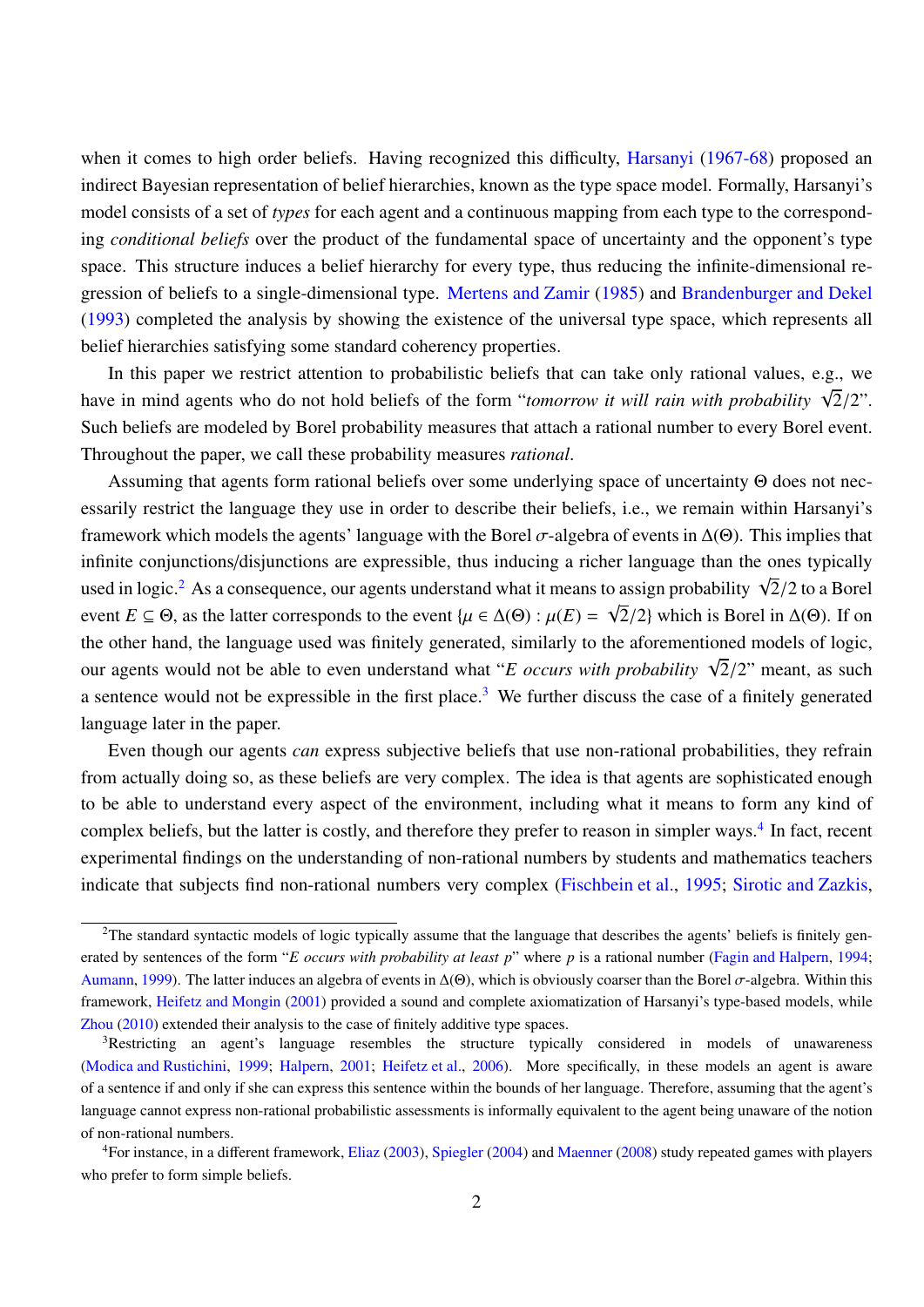2007a,b). For instance, it is found that even though subjects know the concept and the structure of nonrational numbers, they still have a tendency to rely on decimal approximations which they find more intuitive. Thus, we find it plausible to assume that agents may use only rational numbers to express their subjective beliefs.

Supposing, as usual, that an agent thinks that everybody else reasons the same way as she does, it is not only her first order beliefs that are restricted but also her beliefs about everybody else's beliefs, and so on. For instance, besides Alexandra's beliefs not assigning probability  $\sqrt{2}/2$  to *E*, she also does not put positive probability to Barney believing *<sup>E</sup>* with probability <sup>√</sup> 5/5. In other words, her belief hierarchy is restricted to consist of a sequence of rational probability measures, where the first order rational beliefs are described by a rational measure over the underlying space of uncertainty, the second order rational beliefs are described by a rational measure over the product of the fundamental space of uncertainty and the opponent's space of first order rational beliefs, and so on. We call this infinite regression of probability measures a *rational belief hierarchy*.

Following Mertens and Zamir (1985) and Brandenburger and Dekel (1993), we construct a Harsanyi type space representation of rational belief hierarchies. However, as our main result (Theorem 1) shows, this Bayesian representation has an odd property. Namely, it contains rational types which are represented by *non*-rational probability measures over the product of the fundamental space of uncertainty and the opponent's rational type space. In other words, there is some Borel event in this product space to which this rational type attaches a non-rational probability even though every order of her belief hierarchy involves only rational probabilities. We find this result quite surprising, both from a technical as well as conceptual point of view.

The technical implication is rather straightforward. Namely, it says that, contrary to our intuition, rational belief hierarchies are not necessarily induced by types that are associated with a rational probability measure over the product of the underlying space of uncertainty and the opponents' types.

Regarding the conceptual contribution on the other hand, note that the only Borel events that receive a non-rational probability by a rational type correspond to sentences that describe the opponent's entire belief hierarchy, i.e., these events contain elements of the form "θ ∈ Θ *occurs*", and "*the opponent's first order beliefs are*  $\pi_1$ ", and "*the opponent's second order beliefs are*  $\pi_2$ ", and so on. Thus, the previous result is relevant only for events that are expressible when the agent's language is modeled by the Borel  $\sigma$ -algebra, as it is the case in Harsanyi's model, but not when the agent has a finitely generated language like for instance in logic. But then, the natural question is whether we should actually care about this type of events. In other words, should we consider agents with a finitely generated language and finitely additive beliefs whose reasoning is exhausted with the formulation of their belief hierarchy, or should we also let agents have a countably generated language and countably additive beliefs who also form beliefs about the opponents' entire belief hierarchy? The answer to this question is far from being straightforward and has attracted the attention of several prominent researchers. For instance, while Savage (1972) postulates that finitely additive subjective beliefs should be used, Harsanyi (1967-68) allows for countably additivity. The aim of this paper is not to provide a general answer to this question, but rather to point out that in the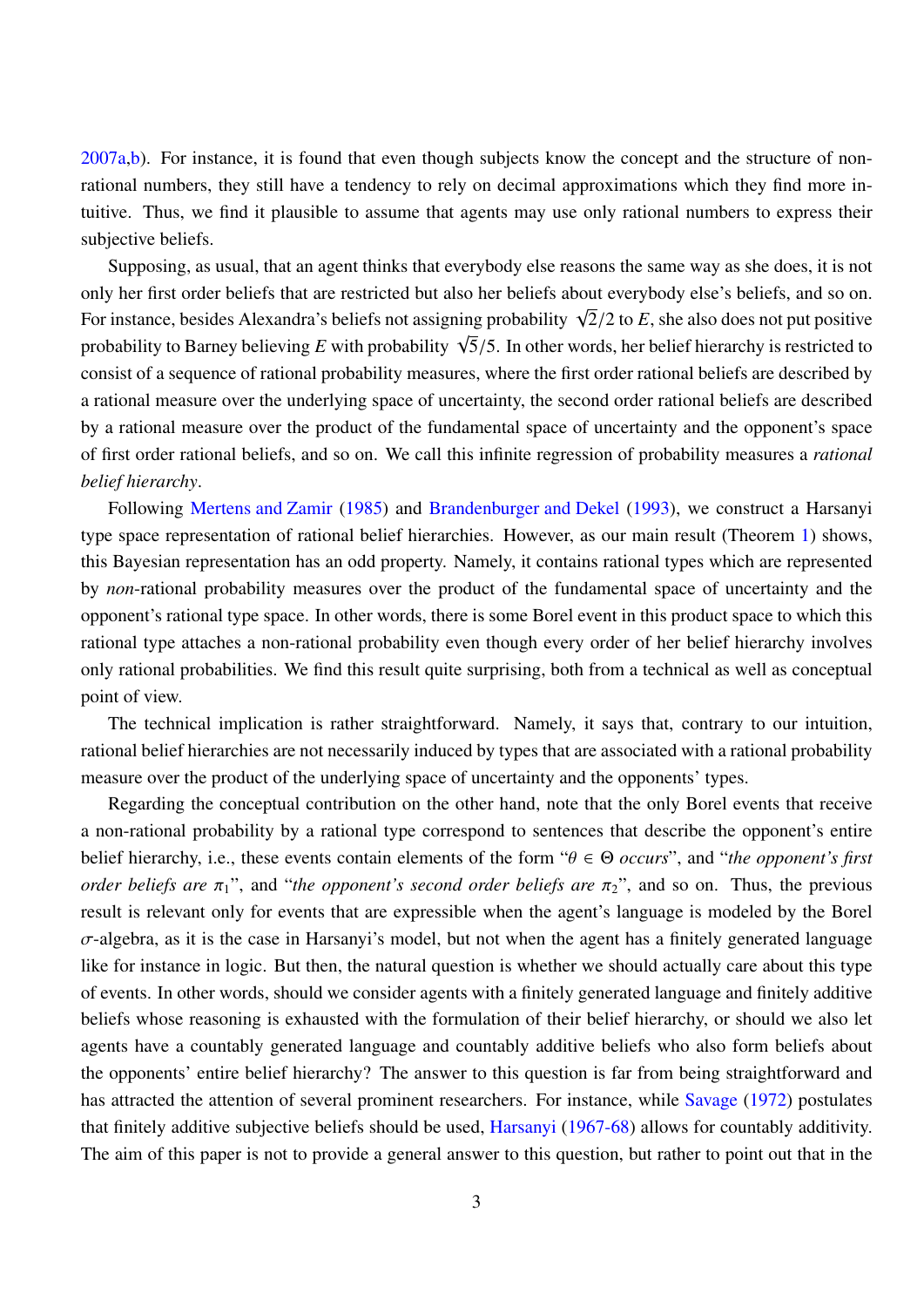existence of a countably generated language agents may not be able to form subjective beliefs about every event in their language by using only rational numbers. Later in the paper, we also discuss our main result in the context of a finitely generated language, like the ones typically considered in logic.

The paper is structured as follows: In Section 2 we formally introduce the notion of rational probability measures and we prove some of their properties; Section 3 extends this framework to an interactive setting by introducing rational belief hierarchies; In Section 4 we construct a terminal rational type space model and prove our main result; Section 5 contains a concluding discussion.

### 2. Rational probability measures

We begin with some definitions and the basic notation. Let *X* be a Polish space, together with the Borel σ-algebra, B. <sup>5</sup> As usual, ∆(*X*) denotes the space of probability measures on (*X*, B), endowed with the topology of weak convergence.<sup>6</sup> For each  $\mu \in \Delta(X)$ , let supp( $\mu$ ) denote the support, i.e., the smallest closed subset of *X* that receives probability 1 by  $\mu$ .<sup>7</sup>

Consider the Borel probability measures that assign to every Borel event a rational number.

# Definition 1. We define the set of *rational probability measures* by

$$
\Delta^{\mathbb{Q}}(X) := \left\{ \mu \in \Delta(X) \; : \; \mu(B) \in \mathbb{Q}, \forall B \in \mathcal{B} \right\}.
$$
 (1)

We use rational probability measures to model an agent who does not hold beliefs of the form "*E occurs we use radional probability* measures to moder an agent who does not not benefis of the form E occurs with probability  $\sqrt{2}/2$ ". Before moving forward, recall that the language that describes the agent's beliefs is a set of sentences each of which semantically corresponds to a subset of  $\Delta(X)$ , i.e., the language contains exactly those events with the property that the agent understands their meaning. Notice that a language is typically closed under (finitely or countably many) logical operators. In our case, the agent's language contains all events in the Borel  $\sigma$ -algebra generated by the topology of weak convergence. Hence, the agent *does* understand what it means to put probability  $\sqrt{2}/2$  to *E*, as the latter is countably generated by events does of the form  $\{\mu \in \Delta(X) : \mu(E) \geq p\}$ . Obviously, this language is richer than the one used in logic, where only finitely generated sentences are expressible, and therefore the agent does not even understand the sentence  $\frac{d}{dx}$  is extended sentences are expressione, and therefore the agent does not even understand the sentence  $\frac{d}{dx}$ . In either case, we assume that the agent never uses such beliefs, as they are too complex.

Below, we provide some results on rational probability measures, which we will use later in the paper. Throughout this section, unless stated otherwise, we assume that *X* is separable and metrizable.

<sup>5</sup>A topological space is called Polish whenever it is separable and completely metrizable. Examples of Polish spaces include countable sets endowed with the discrete topology and  $\mathbb{R}^n$  together with the usual topology. Closed subsets of Polish spaces endowed with the relative topology are Polish. The countable product of Polish spaces, together with the product topology, is also Polish.

<sup>&</sup>lt;sup>6</sup>The topology of weak convergence, which is usually denoted by w<sup>\*</sup>, is the coarsest topology that makes the mapping  $\mu \mapsto \int f d\mu$  continuous, for every bounded and continuous real-valued function, *f*. If *X* is Polish, then ∆(*X*) endowed with the topology of weak convergence is also Polish. For further properties of w<sup>\*</sup>, we refer to Aliprantis and Border (1994, Ch. 15).

<sup>&</sup>lt;sup>7</sup>If *X* is separable and metrizable, the support is unique (Parthasarathy, 1967, Thm. 2.1).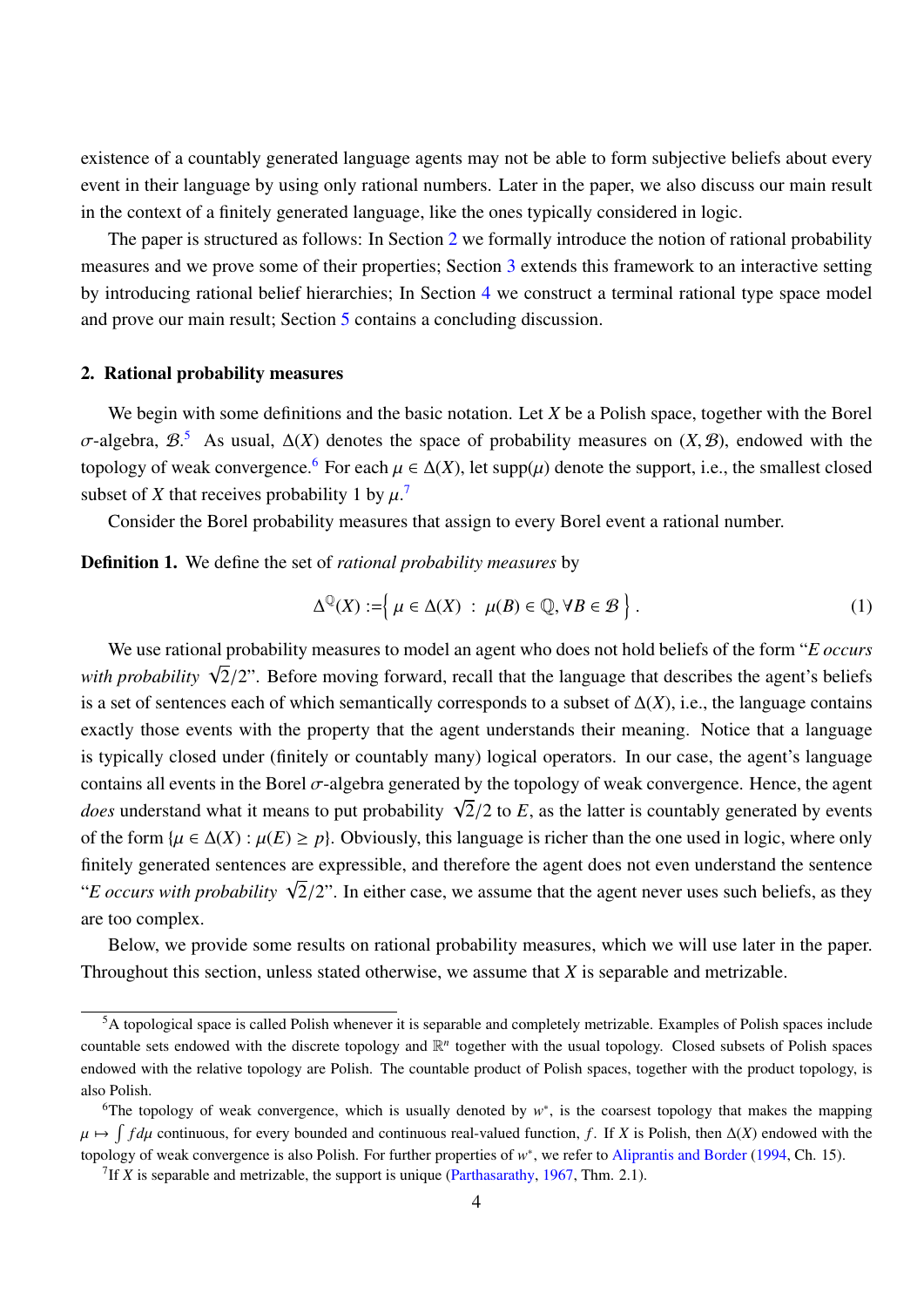**Proposition 1.** *Every*  $\mu \in \Delta^{\mathbb{Q}}(X)$  *has a finite support.* 

The previous, quite surprising result rules out all probability measures with countably infinite support, even if each singleton in the support receives a rational probability. The following example illustrates such a case.

**Example 1.** Let  $X = \{x_1, x_2, \ldots\}$  and suppose that  $\mu \in \Delta(X)$  assigns probability  $2^{-k}$  to each  $x_k$ . It is straightforward verifying that  $\mu$  is a probability measure. Now, consider an arbitrary  $\xi \in (0, 1)$ , and construct the Borel subset  $B_{\xi} \subseteq X$  so that  $x_k \in B_{\xi}$  if and only if  $\xi \in \left[\frac{1}{2}\right]$  $\frac{1}{2^k}, \frac{2}{2^j}$  $\frac{2}{2^k}$ )∪  $\cdots$  ∪  $\left[\frac{2^k-1}{2^k}\right]$  $\frac{\lambda-1}{2^k}$ , 1). Observe that  $\mu(B_\xi) = \xi$ , implying that for every non-rational  $\xi$  there is a Borel event receiving the non-rational probability  $\xi$ , and therefore  $\mu$  is not a rational measure.

The following result proves that rational probability measures form a Borel subset in the space of Borel probability measures. Thus,  $\Delta^{\mathbb{Q}}(X)$  can be expressed as an event within the language used by the agents.

# **Proposition 2.**  $\Delta^{\mathbb{Q}}(X)$  *is a Borel subset of*  $\Delta(X)$ *.*

From a technical point of view, the previous result allows us to relate the framework used in this paper with the existing literature (see Proposition 3 in the next section).

## 3. Rational belief hierarchies

Let Θ be a Polish space together with the Borel  $\sigma$ -algebra,  $\mathcal{B}_0$ . For instance, in a game, each  $\theta \in$ Θ corresponds to a payoff vector (Harsanyi, 1967-68), or a strategy profile (Aumann and Brandenburger, 1995; Tan and Werlang, 1988), or a combination of the two. Throughout the paper, we refer to Θ as the underlying – else called fundamental – space of uncertainty. Let  $I = \{a, b\}$  be the set of agents, with typical elements *i* and *j*. <sup>8</sup> Each agent forms beliefs about Θ (first order beliefs), beliefs about Θ and the opponent's first order beliefs (second order beliefs), and so on. Such a sequence is called a belief hierarchy.

Formally, consider the following sequence of Polish spaces:

$$
\Psi_0 := \Theta
$$
  
\n
$$
\Psi_1 := \Psi_0 \times \Delta(\Psi_0)
$$
  
\n
$$
\vdots
$$
  
\n
$$
\Psi_{k+1} := \Psi_k \times \Delta(\Psi_k)
$$
  
\n
$$
\vdots
$$

A belief hierarchy is an element of

$$
T_0 := \prod_{k=0}^{\infty} \Delta(\Psi_k). \tag{2}
$$

<sup>&</sup>lt;sup>8</sup>Our analysis can be directly generalized to any finite set of agents, in which case we obviously allow for correlated beliefs, as usual.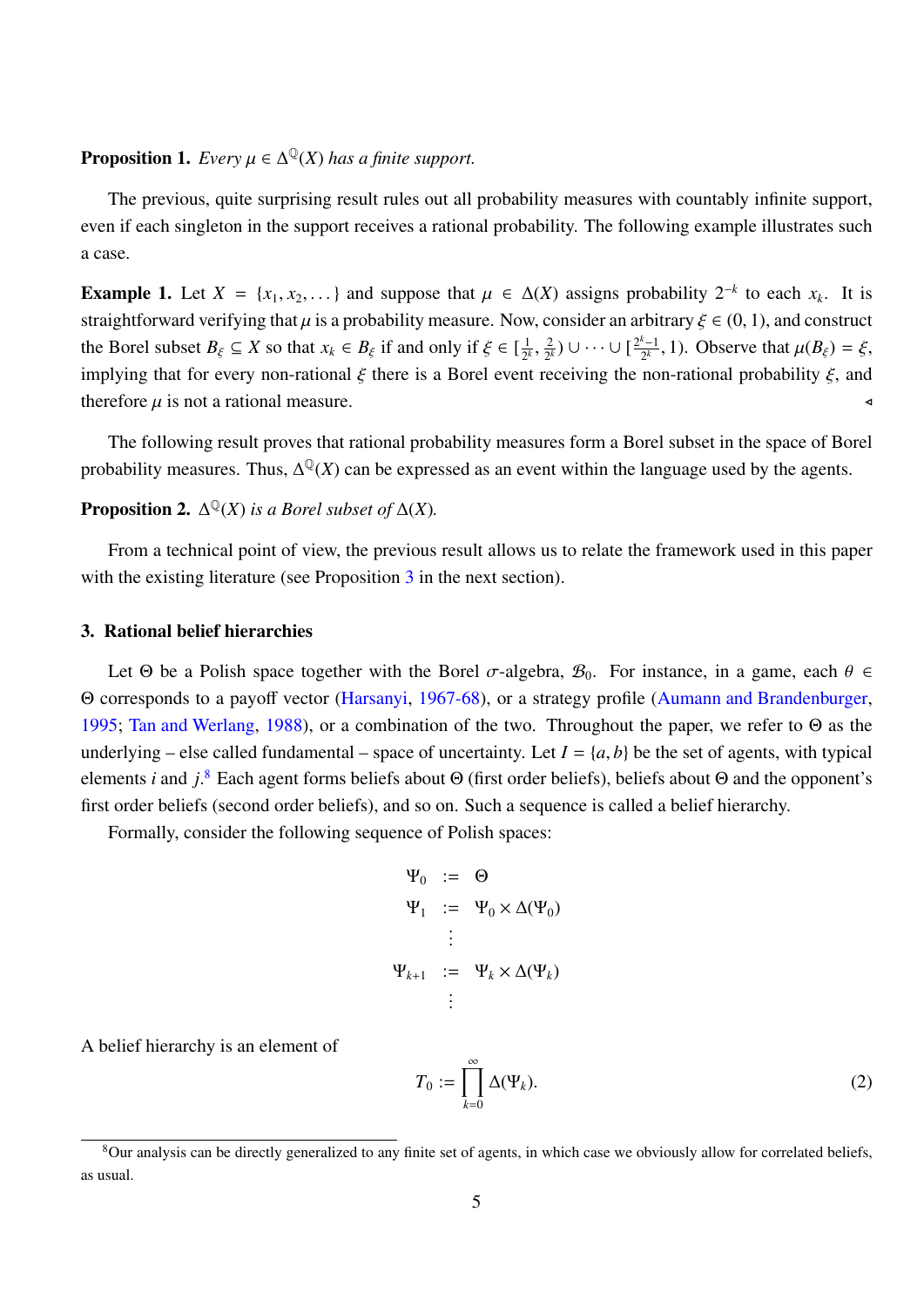For some  $(\pi_1, \pi_2, ...) \in T_0$ , the Borel probability measure  $\pi_k \in \Delta(\Psi_{k-1})$  denotes the *k*-th order beliefs.

In this paper, we consider agents who form only rational beliefs. That is, for some  $\theta \in \Theta$ , agent *i* never th this paper, we consider agents who form only rational beliefs. That is, for some  $b \in \Theta$ , agent *i* hever<br>believes that *θ occurs with probability*  $\sqrt{2}/2$ . The latter implies that we restrict *i*'s first order belie space of rational probability measures. Furthermore, *i* is certain that *j*'s does not put positive probability to the event that *" j assigns probability*  $\sqrt{3}/3$  *to*  $\theta$ ". That is, we also restrict *i*'s second order beliefs to rational probability measures over the space of rational probability measures.<sup>9</sup> Likewise, we restrict higher order beliefs.

Formally, consider the sequence

$$
\Theta_0 := \Theta
$$
  
\n
$$
\Theta_1 := \Theta_0 \times \Delta^{\mathbb{Q}}(\Theta_0)
$$
  
\n
$$
\vdots
$$
  
\n
$$
\Theta_{k+1} := \Theta_k \times \Delta^{\mathbb{Q}}(\Theta_k)
$$
  
\n
$$
\vdots
$$

A *rational belief hierarchy* is a sequence  $(\pi_1, \pi_2, \dots)$ , with  $\pi_k \in \Delta^{\mathbb{Q}}(\Theta_{k-1})$  denoting the *k*-th order beliefs. Let

$$
T_0^Q := \prod_{k=0}^{\infty} \Delta^{\mathbb{Q}}(\Theta_k)
$$
 (3)

denote the space of all rational belief hierarchies, endowed with the product topology.

Intuitively, rational belief hierarchies form a strict subset of all belief hierarchies. However, observe that formally  $T_0^Q$  $\int_0^Q$  is not a subset of *T*<sub>0</sub>, because strictly speaking  $\Delta^{\mathbb{Q}}(\Theta_k)$  is not a subset of  $\Delta(\Psi_k)$ . Therefore, before moving forward, we would like to make sure that the intuitive idea of one being a subset of the other is compatible with our formal model. The following result serves this purpose, by showing that  $T_0^Q$  $\int_{0}^{Q}$  is embedded as a Borel subset of  $T_0$ .

**Proposition 3.**  $T_0^Q$  $\int_{0}^{Q}$  is homeomorphic to a Borel subset of T<sub>0</sub>.

Throughout the paper, we denote this embedding by

$$
h: T_0^Q \hookrightarrow T_0. \tag{4}
$$

As usual, with slight abuse of terminology, whenever we talk about a rational belief hierarchy  $(\pi_1, \pi_2, ...)$ *T*<sup>Q</sup> we actually refer to its image  $h(\pi_1, \pi_2, ...) \in T_0$ , and therefore we will informally consider  $T_0^Q$  $\int_0^Q$  to be a Borel subset of  $T_0$ .

<sup>&</sup>lt;sup>9</sup>As we have already mentioned, if we assumed instead that *i*'s language was finitely generated similarly to what is done in logic, we could also informally interpret our restriction of rational beliefs as the beliefs of an agent who is unaware of the concept of non-rational numbers. In such a case, *i* would not even understand the meaning of the sentence "*j assigns probability*  $\sqrt{3}/3$ *to E*", and therefore *i* would not be able to put positive probability to it.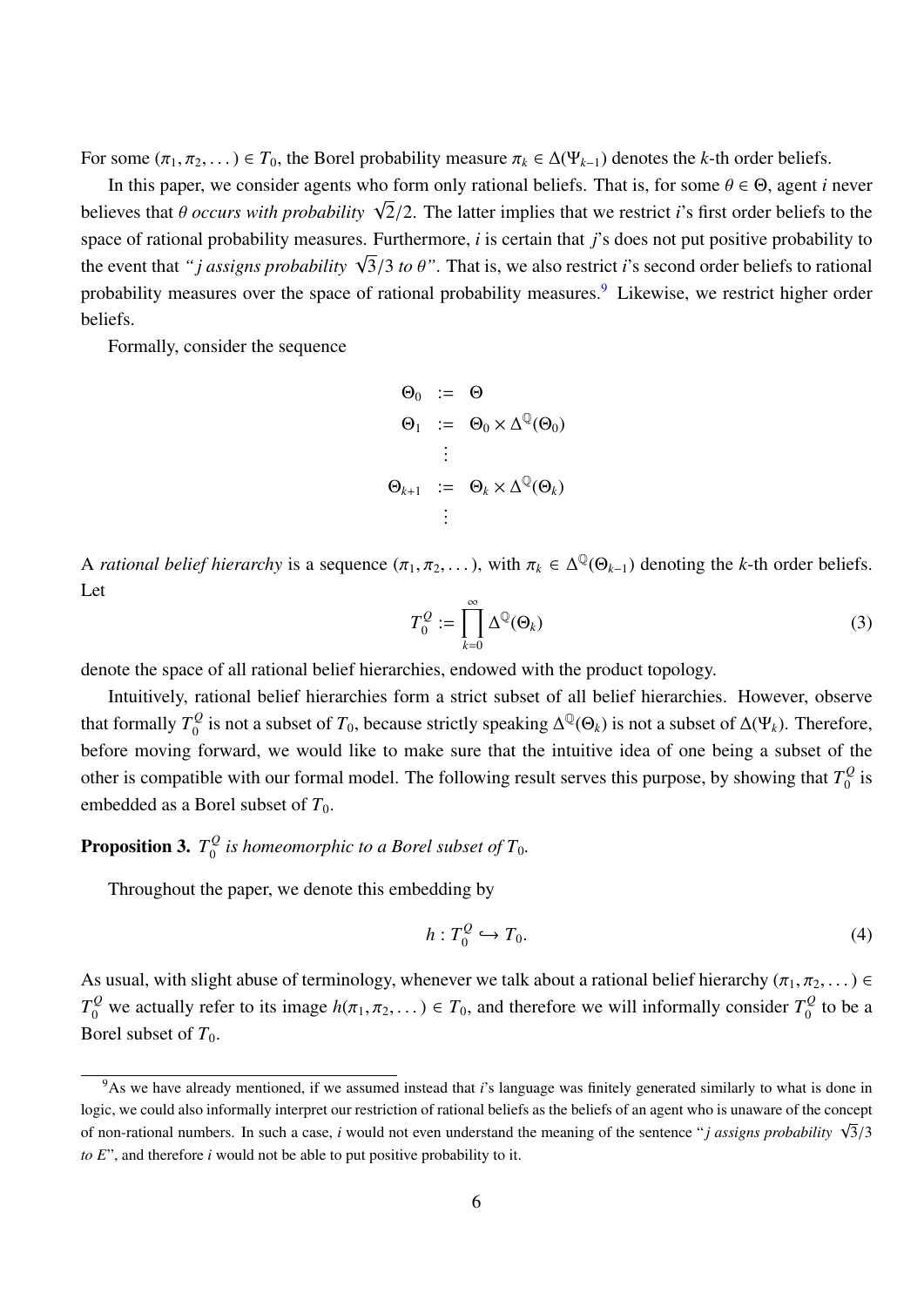### 4. Rational types

In general, belief hierarchies are very large and complex objects, and as such it is really hard directly working with them. Harsanyi (1967-68) was the first one to circumvent this problem by proposing a compact way of expressing belief hierarchies, known in the literature as the *type space model*. Formally, this model consists of a tuple  $(\Theta, T_a, T_b, g_a, g_b)$ , where  $T_i$  is a Polish space of types with typical element  $t_i$ , and  $g_i: T_i \to \Delta(\Theta \times T_j)$  is a continuous function. In a type space, each  $t_i \in T_i$  is associated with a unique *belief hierarchy* derived as follows: For each type  $t_i \in T_i$ , the *first order beliefs*,  $\pi_1(t_i) \in \Delta(\Psi_0)$ , attach probability

$$
\pi_1(t_i)(B_0) = \int_{(\theta,t_j):\theta \in B_0} dg_i(t_i)
$$
\n(5)

to every Borel event  $B_0 \subseteq \Psi_0$ . The *k-th order beliefs*,  $\pi_k(t_i) \in \Delta(\Psi_{k-1})$ , attach probability

$$
\pi_k(t_i)(B_{k-1}) = \int_{(\theta,t_j):(\theta,\pi_1(t_j),\ldots,\pi_{k-1}(t_j))\in B_{k-1}} dg_i(t_i)
$$
\n(6)

for every Borel subset  $B_{k-1} \subseteq \Psi_{k-1}$ . For a detailed presentation on how the entire belief hierarchy is derived from a type space model, we refer to Siniscalchi (2007).

We say that a type space model induces a *Bayesian representation* of the belief hierarchies that are associated with each type if  $g_i$  is injective, i.e., each  $t_i \in T_i$  is mapped to a different probability measure  $g_i(t_i)$ , and therefore can be identified by a conditional belief over  $\Theta \times T_j$ . We say that the Bayesian representation of *T<sup>i</sup>* is *terminal* whenever for every belief hierarchy there exists a type inducing it. Finally, we call a Bayesian representation *complete*, if  $g_i$  is surjective, implying that every measure in  $\Delta(\Theta \times T_j)$  is the image of some type in *T<sup>i</sup>* . Mertens and Zamir (1985), and Brandenburger and Dekel (1993) showed that Harsanyi's framework is sufficiently rich to model all instances of interactive uncertainty, in that there is a type space model  $(\Theta, T_a^*, T_b^*)$ *b* , *g* ∗ *a* , *g* ∗ <sup>\*</sup><sub>b</sub>), with  $T_a^* = T_b^* = T^*$  and  $g_a^* = g_b^* = g^*$ , which is both complete and terminal. This construction is called the *universal* type space model.<sup>10</sup>

Brandenburger and Dekel (1993) started by imposing a standard coherency condition, which states that the *k*-th and  $(k + 1)$ -th order beliefs cannot contradict each other. Formally, let  $T_c := \{(\pi_1, \pi_2, \dots) \in T_0 :$  $\max_{\Psi_{k-2}} \pi_k = \pi_{k-1}, \forall k > 1$ . Then, they showed that there is a homeomorphism

$$
f^*: T_c \to \Delta(\Theta \times T_0). \tag{7}
$$

This homeomorphism is a natural one, in that for all  $(\pi_1, \pi_2, ...) \in T_c$ ,

$$
\text{marg}_{\Psi_{k-1}} f^*(\pi_1, \pi_2, \dots) = \pi_k. \tag{8}
$$

Then, they further restricted attention to belief hierarchies that satisfy, not only coherency, but also common

 $10$ Heifetz (1993) generalized this representation result to cases where the underlying space of uncertainty is Hausdorff, while Heifetz and Samet (1998) and Pinter (2005) considered a purely measurable underlying space of uncertainty.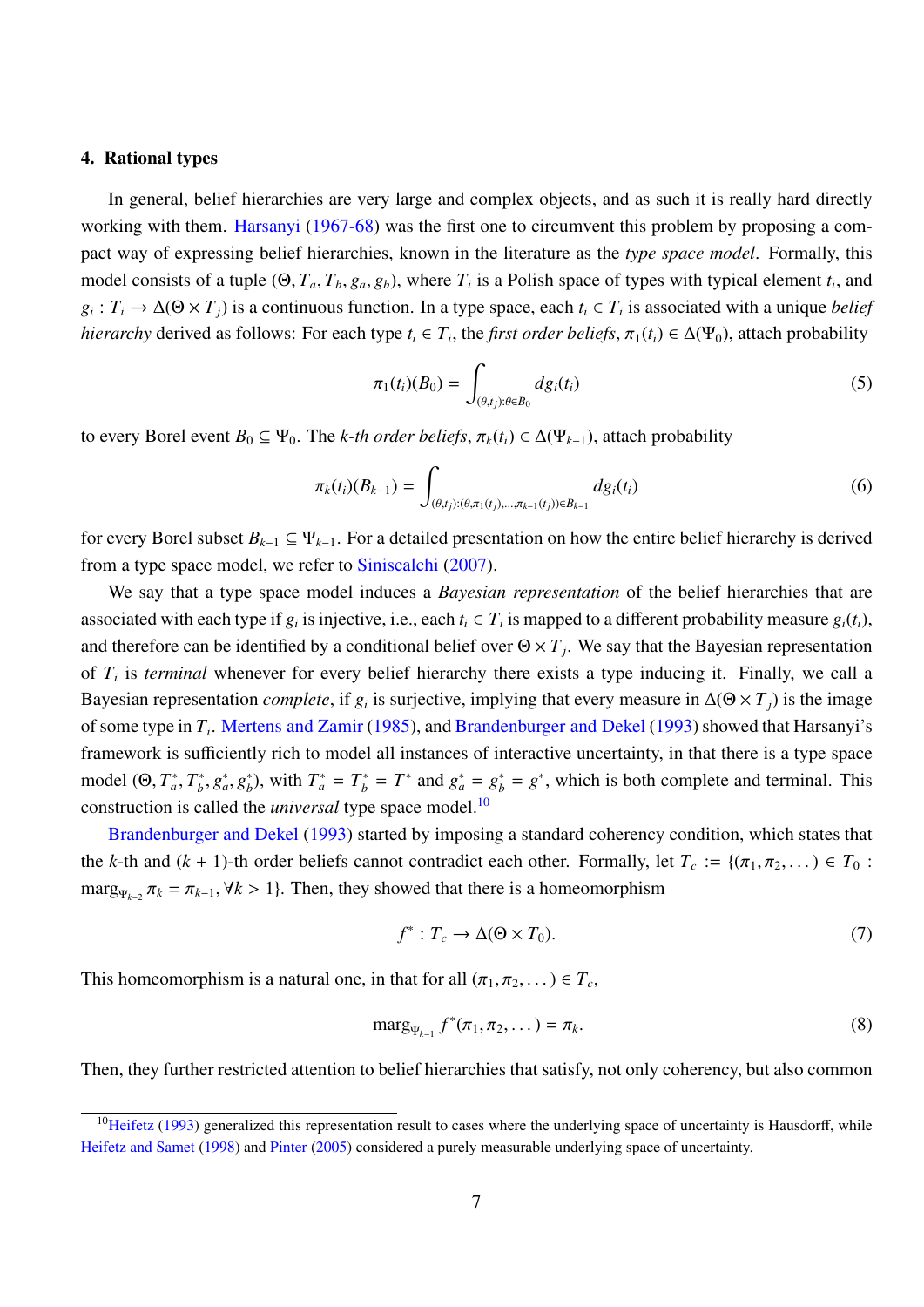certainty in coherency. Formally, consider the following sequence of subsets of *T<sup>c</sup>* :

$$
T_1 := T_c
$$
  
\n
$$
T_2 := \{ t \in T_c : f^*(t)(\Theta \times T_1) = 1 \}
$$
  
\n
$$
\vdots
$$
  
\n
$$
T_k := \{ t \in T_c : f^*(t)(\Theta \times T_{k-1}) = 1 \}
$$
  
\n
$$
\vdots
$$

Observe that  $T_1$  contains the belief hierarchies satisfying coherency,  $T_2$  those satisfying certainty in everybody's coherency, and so on. Thus,

$$
T^* := \bigcap_{k=1}^{\infty} T_k \tag{9}
$$

contains the belief hierarchies that satisfy both coherency and common certainty in coherency. Finally, Brandenburger and Dekel (1993, Prop. 2) showed that there is a homeomorphism

$$
g^*: T^* \to \Delta(\Theta \times T^*),\tag{10}
$$

implying that there is a universal Bayesian representation of *T* ∗ .

The first natural question arising at this point is whether we can extend their result to the case of rational belief hierarchies. In other words, is there a universal type space representation of rational belief hierarchies in the same line as the standard results by Mertens and Zamir (1985) and Brandenburger and Dekel (1993)?

We retain the standard coherency restriction. Formally, let

$$
T_c^Q := \{ (\pi_1, \pi_2, \dots) \in T_0^Q : \text{marg}_{\Theta_{k-2}} \pi_k = \pi_{k-1}, \ \forall k > 1 \}
$$
\n
$$
= T_0^Q \cap T_c
$$
\n(11)

denote the set of coherent belief hierarchies.

Similarly to Brandenburger and Dekel (1993, Prop. 1), the following result associates each coherent rational belief hierarchy to a probability measure over the product of the underlying space of uncertainty and the space of the opponent's rational hierarchies. This induces an injective mapping, implying that there is no pair of coherent types associated with the same distribution over  $\Theta \times T_0^Q$  $\frac{Q}{0}$ .

**Proposition 4.** *There is an injection*  $f: T_c^Q \to \Delta(\Theta \times T_0^Q)$  $\binom{Q}{0}$ .

It is rather easy to see that the function  $f$  is in fact the same as  $f^*$  from Brandenburger and Dekel (1993, Prop. 1), but restricted to rational belief hierarchies, i.e., for every  $t \in T_c^Q$  and each Borel subset  $B \subseteq \Theta \times T_Q^Q$  $\frac{Q}{0}$ 

$$
f(t)(B) = f^*(h(t))(\{(\theta, t) \in \Theta \times T_0 : (\theta, h^{-1}(t)) \in B\}).
$$
\n(12)

Throughout the paper, we treat *f* and  $f^*$  as the same function. Note that *f* inherits from  $f^*$  the property of being a natural mapping, in that every coherent hierarchy is associated with a probability measure over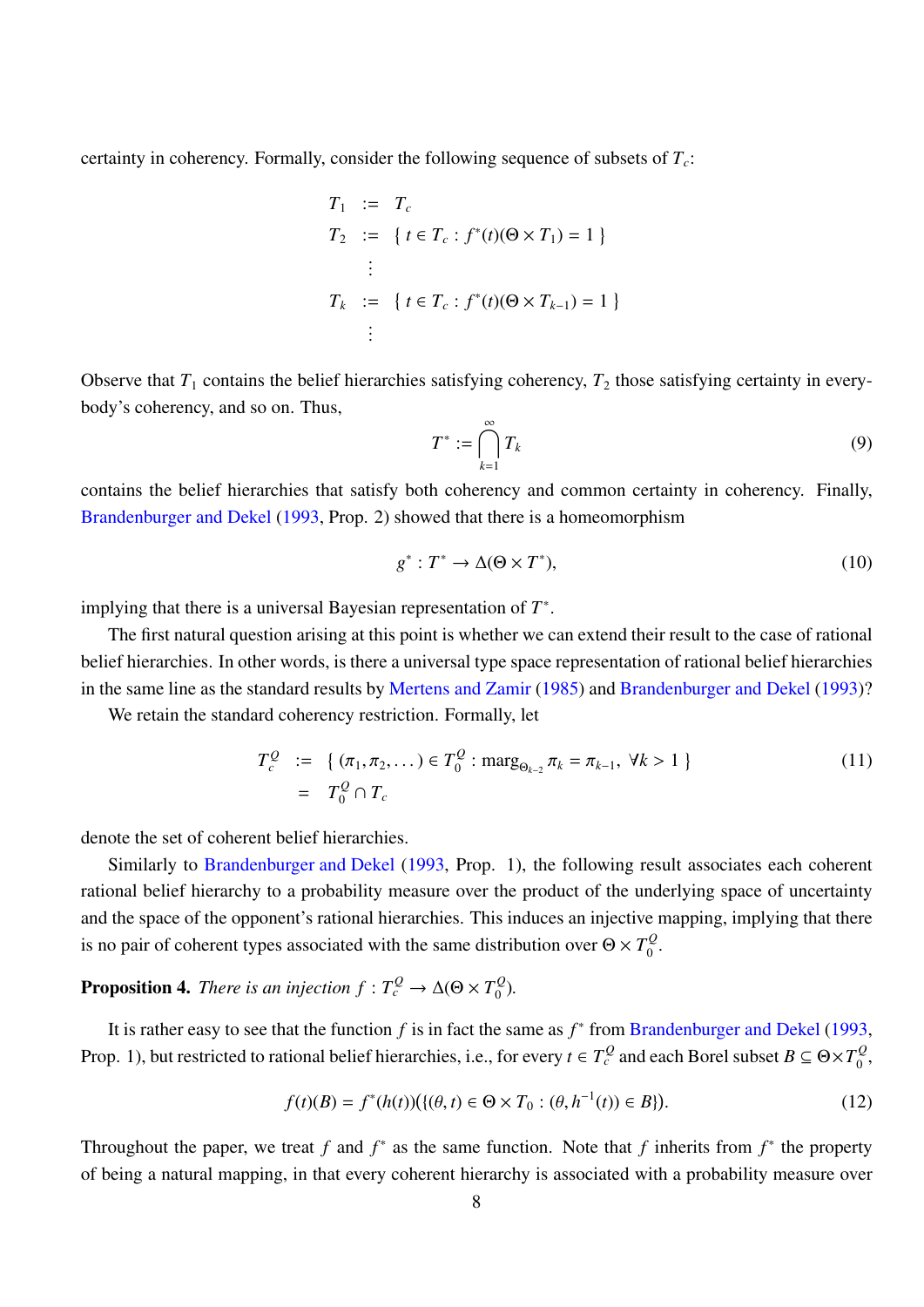$\Theta \times \prod_{k=0}^{\infty} \Delta^{\mathbb{Q}}(\Theta_k)$  that has the property that its marginal distribution over  $\Theta_{k-1}$  coincides with the *k*-th order beliefs induced by this hierarchy, i.e., for every  $(\pi_1, \pi_2, ...) \in T_c^Q$ 

$$
\operatorname{marg}_{\Theta_{k-1}} f(\pi_1, \pi_2, \dots) = \pi_k. \tag{13}
$$

As usual, we further restrict belief hierarchies so that they satisfy, not only coherency, but also common certainty in coherency. Formally, consider the following sequence of subsets of  $T_c^Q$ :

$$
T_1^Q := T_c^Q
$$
  
\n
$$
T_2^Q := \{ t \in T_c^Q : f(t)(\Theta \times T_1^Q) = 1 \}
$$
  
\n
$$
\vdots
$$
  
\n
$$
T_k^Q := \{ t \in T_c^Q : f(t)(\Theta \times T_{k-1}^Q) = 1 \}
$$
  
\n
$$
\vdots
$$

Note that  $T_1^Q$  $T_1^Q$  contains the belief hierarchies that satisfy coherency,  $T_2^Q$  $\frac{2}{2}$  contains the belief hierarchies that satisfy certainty in everybody coherency, and so on. Thus, the types in

$$
T^{\mathcal{Q}} := \bigcap_{k=1}^{\infty} T_k^{\mathcal{Q}}
$$
 (14)

satisfy coherency and common certainty in coherency. Henceforth, whenever we write "rational belief hierarchies" or "rational types", we implicitly refer to elements of  $T<sup>Q</sup>$ , thus omitting to explicitly say that they satisfy coherency and common certainty in coherency. The following result proves the existence of a *terminal Bayesian representation of rational belief hierarchies*, implying that every rational belief hierarchy is identified by a Borel probability measure on  $\Theta \times T^{\mathcal{Q}}$ .

**Proposition 5.** *There is an injection g* :  $T^Q \to \Delta(\Theta \times T^Q)$ *.* 

Once again, *g* coincides with the corresponding mapping *g* <sup>∗</sup> used by Brandenburger and Dekel (1993, Prop. 2) when restricted on the domain  $h(T^Q)$ . That is, for every  $t \in T^Q$  and each Borel subset  $B \subseteq \Theta \times T^Q$ ,

$$
g(t)(B) = g^*(h(t))(\{(\theta, t) \in \Theta \times T^Q : (\theta, h^{-1}(t)) \in B\}).
$$
\n(15)

Obviously, the representation induced by *g* is not complete, in that there are measures in  $\Delta(\Theta \times T^Q)$ which are not the image of any rational type. The latter is not surprising, as one can easily see that there exist probability measures  $\pi \in \Delta(\Theta \times T^Q)$  with marg<sub> $\Theta$ </sub>  $\pi \notin \Delta^{\mathbb{Q}}(\Theta)$ , e.g., a measure with  $\pi(\{\theta\} \times T^Q) = \sqrt{2}/2$ .

What is really interesting, as well as far from obvious, is the conclusion of the following theorem. Accordingly, it is shown that there exist rational belief hierarchies that are mapped via *g* to non-rational probability measures over  $\Theta \times T^{\mathcal{Q}}$ .

**Theorem 1.** *There is some t*  $\in T^Q$  *such that*  $g(t) \notin \Delta^Q(\Theta \times T^Q)$ *.*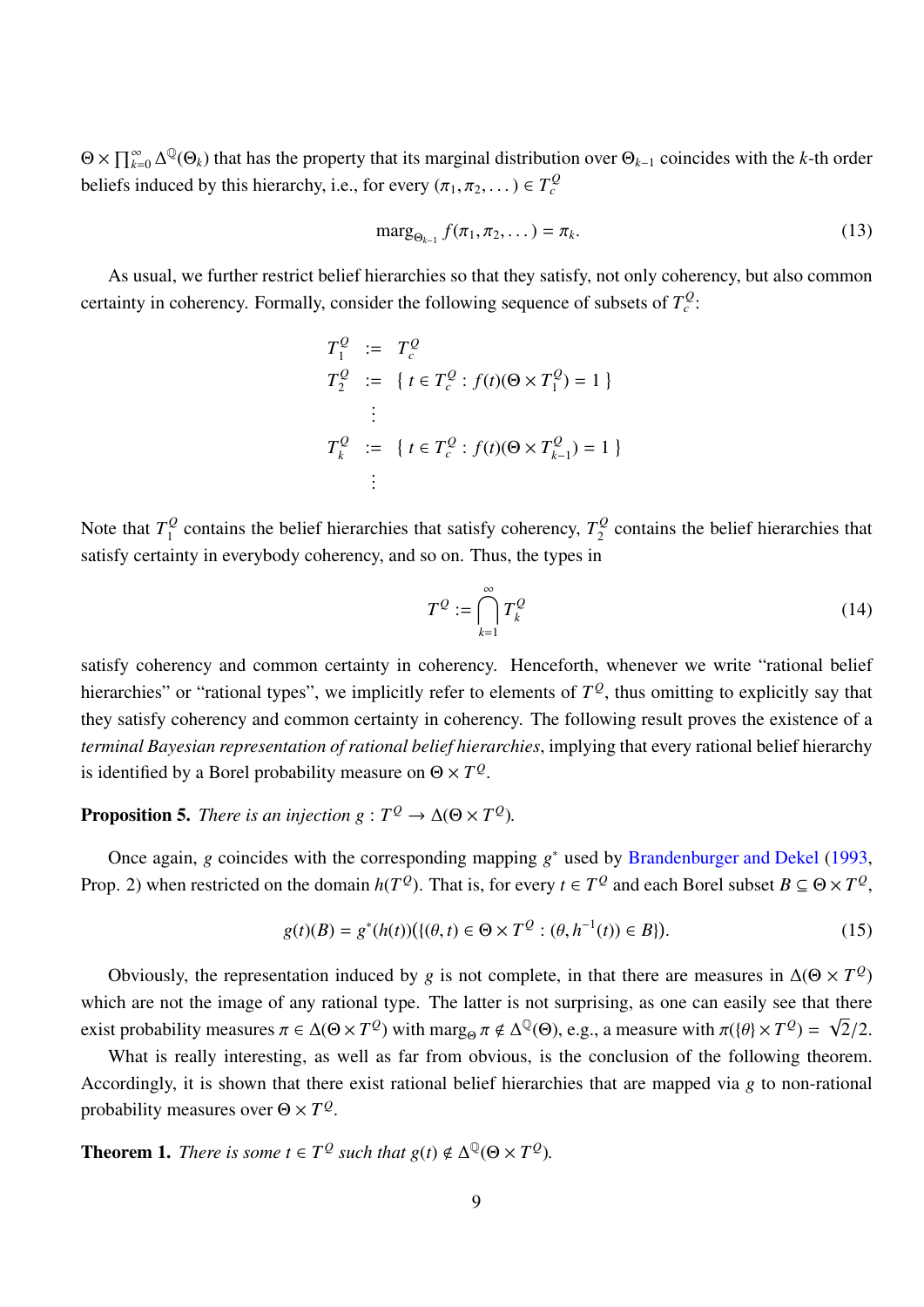The technical implication of this result is straightforward. Namely, unlike what one would expect, we show that in order to represent some rational belief hierarchies we need to construct a Harsanyi type space model that associates these hierarchies with a non-rational probability measure over the product of the fundamental space of uncertainty and the opponent's types.

The conceptual contribution, on the other hand, relies on the observation that there exists a rational type  $t \in T^{\mathcal{Q}}$  associated with an infinite-support probability measure over  $\Theta \times T^{\mathcal{Q}}$  (see the proof of Theorem 1 in Appendix C). Then, it follows from Proposition 1 that there exists some Borel event in  $\Theta \times T^{\mathcal{Q}}$ that receives a non-rational probability by  $g(t)$ . That is, such an event describes the underlying space of uncertainty and the opponent's entire belief hierarchy, as it contains elements of the form  $(\theta, \pi_1, \pi_2, ...)$  $\Theta \times \Delta^{\mathbb{Q}}(\Theta_0) \times \Delta^{\mathbb{Q}}(\Theta_1) \times \cdots$ . The natural question that arises at this point is whether we should be interested in an agent's beliefs about the opponent's entire belief hierarchy or just in the agent's own belief hierarchy. In other words, does the agent reason about the opponent's type, or is her reasoning exhausted by merely forming her own belief hierarchy like in the models of logic where events in  $\Theta \times T^Q$  are not expressible in the first place? The answer to this question is not straightforward at all, and goes deep inside philosophical discussions on the nature of subjective beliefs, and whether these should be finitely or countably additive.<sup>11</sup> Though the aim of this paper is not to provide a general answer to this question, our result contributes to this debate by showing that if the language is modeled by the Borel  $\sigma$ -algebra in  $\Theta \times T^Q$  – like in Harsanyi's framework – agents may not be able to express all their subjective beliefs by using only rational numbers. In the next section, we discuss whether, in the light of our previous conclusion, it would be more appropriate to study rational beliefs in the context of a finitely generated language.

# 5. Discussion

# *5.1. Finitely additive rational beliefs*

As we have already mentioned in the previous section, we model rational beliefs by Borel probability measures, implying that we consider agents with a countably generated language described by the Borel σ-algebra. In other words, ∆(Θ) is endowed with the σ-algebra that is (countably) generated by events of the form  $\{\mu \in \Delta(\Theta) : \mu(E) \geq p\}$  where  $E \subseteq \Theta$  is Borel and  $p \in [0, 1]$  is rational. This assumption is rather standard within game theory, (explicitly or implicitly) imposed by several authors (e.g., Harsanyi, 1967-68; Brandenburger and Dekel, 1993).

On the other hand, the standard syntactic models of logic typically consider a finitely generated language (Fagin and Halpern, 1994; Aumann, 1999). That is, agents can only express sentences that are finitely generated by events of the form { $\mu \in \Delta(\Theta)$  :  $\mu(E) \geq p$ }, thus implicitly postulating that beliefs are finitely additive, in accordance with Savage's idea that subjective beliefs should be modeled by finitely additive probability measures. In this framework, Heifetz and Mongin (2001) provided an axiomatic foundation for Harsanyi's type spaces. Their setting also allows for types that assign a non-rational probability to a

 $11$ In fact, while Savage (1972) postulates that subjective beliefs should be finitely additive, Harsanyi (1967-68) considers countable additive beliefs.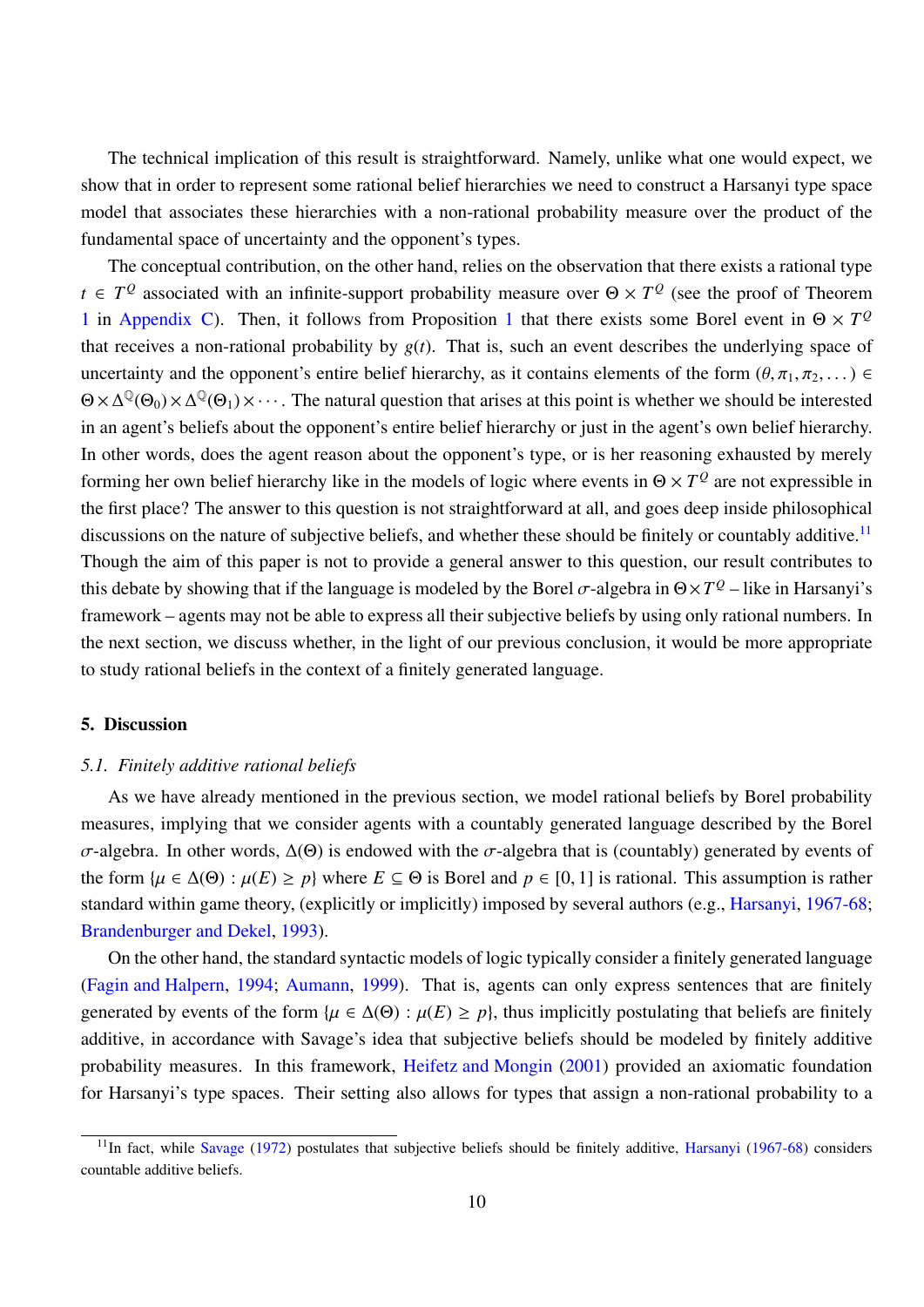measurable event in the opponent's type space (though they do not explicitly mention this). In this respect, the technical implication of their result is similar to ours, but in their case such measurable events are not expressible in the first place, and therefore there is no conceptual controversy. More recently, Meier (2006) constructed a universal type space for finitely additive belief hierarchies, and Zhou (2010) extended the Heifetz-Mongin axiomatization to finitely additive type spaces.

One natural question at this point is whether we could also restrict focus to finitely additive rational beliefs, thus embedding our construction to the universal type space of Meier (2006) instead of viewing it as a subspace of the Brandenburger-Dekel universal type space. At first, this might seem straightforward. However, as it turns out, there are several differences between our model and such an alternative construction. For instance, if we focused on finitely additive beliefs, Proposition 1 would not hold any more, implying that we would allow for rational probability measures with an infinite support. To see this, consider a countable fundamental space of uncertainty  $\Theta = \{\theta_1, \theta_2, \dots\}$  together with the algebra generated by all finite subsets, and the probability measure introduced in Example 1 which assigns to each singleton θ*<sup>k</sup>* probability 2<sup>−</sup>*<sup>k</sup>* . Now, observe that this probability measure would still be rational, as it would assign a rational number to every event in the algebra that describes the agent's language. In this respect, our result also differs from the implication of the main result in Heifetz and Mongin (2001) that we mentioned above, in that they allow for a richer set of beliefs than we do, even though their language is coarser than ours.

### *5.2. Other related literature*

The notion of uncertainty which is modeled by rational probability measures is not new in the literature. For instance, several authors have studied the rational correlated equilibrium<sup>12</sup> and the conditions under which it can be generated though a mediator (e.g., Lehrer, 1996; Krishna, 2007). Other authors have studied utility theory with lotteries that put a rational probability to every outcome (Shepherdson, 1980; Hu, 2009).

The obvious conceptual difference between our work and the aforementioned papers obviously lies on the fact that in our model we consider subjective beliefs, contrary to the objective beliefs that are (only implicitly) present in these papers. Such a difference becomes very significant when we study higher order beliefs, as it would be very difficult to motivate the restriction to rational probabilities in such a case. This is due to the fact that agents cannot observe another agent's state of mind, and consequently they cannot construct an objective lottery representing the agent's uncertainty about the opponent's first order beliefs.

### Appendix A. Proofs of Section 2

*Proof of Proposition 1.* Consider an arbitrary  $\mu \in \Delta^{\mathbb{Q}}(X)$ , and consider the set of singletons with positive measure,

$$
\Gamma := \{ x \in X : \mu(\{x\}) > 0 \}. \tag{A.1}
$$

First, we show that  $\Gamma$  is non-empty. Suppose that  $\mu$  is a non-atomic measure. Then, it follows from Fremlin (2003, p. 46) that for every  $\xi \in (0, 1)$  there is some  $B \in \mathcal{B}$  such that  $\mu(B) = \xi$ , which contradicts

 $12A$  rational correlated equilibrium in a normal form game is one that assigns a rational probability to every strategy profile (Lehrer, 1996).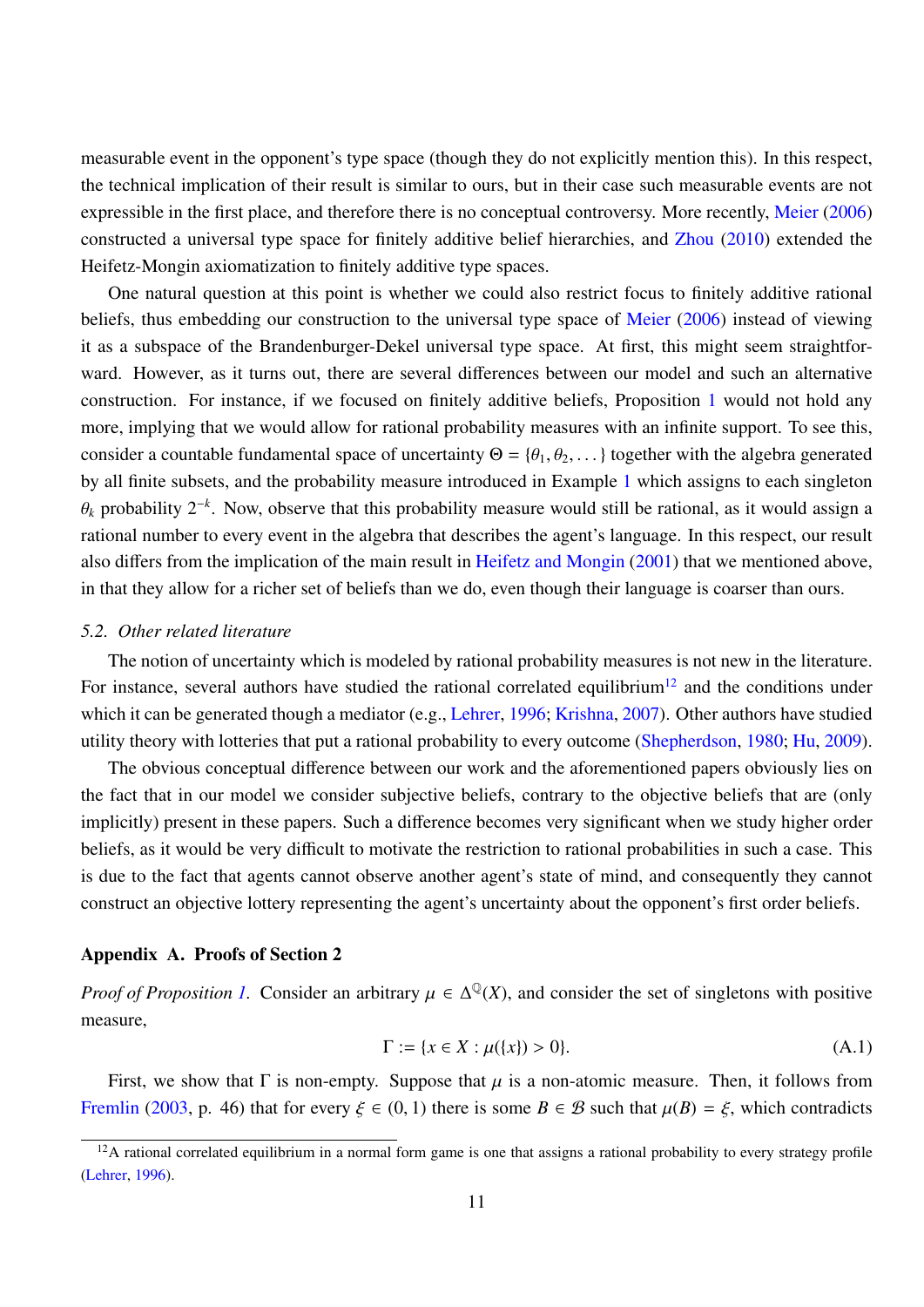$\mu \in \Delta^{\mathbb{Q}}(X)$  if we consider some  $\xi \in \mathbb{R} \setminus \mathbb{Q}$ . Hence, there is at least one atom  $A \in \mathcal{B}$ . Now, it follows from Aliprantis and Border (1994, Lem. 12.18) that *A* contains a singleton of positive measure, implying that Γ is non-empty.

Second, we show that  $\Gamma$  is countable. Let  $\{\Gamma_n : n \geq 1\}$  be the countable partition of  $\Gamma$ , defined by

$$
\Gamma_n := \left\{ x \in \Gamma : \frac{1}{n+1} < \mu(\{x\}) \leq \frac{1}{n} \right\}.
$$

If  $\Gamma$  is uncountable, there is some  $n \geq 1$  such that  $\Gamma_n$  is uncountable, implying that there is a countably infinite  $\{x_1, x_2, \dots\} \subseteq \Gamma_n$ . Finally, observe that

$$
\mu(X) \geq \mu(\Gamma_n)
$$
  
\n
$$
\geq \sum_{k=1}^{\infty} \mu(\lbrace x_k \rbrace)
$$
  
\n
$$
> \sum_{k=1}^{\infty} \frac{1}{n+1}
$$
  
\n
$$
= \infty,
$$

which is a contradiction.

Third, we show that  $\mu(\Gamma) = 1$ . Assume otherwise, implying that  $\mu(X \setminus \Gamma) > 0$ . Since  $\Gamma$  is countable, it is Borel, implying that  $X \setminus \Gamma$  is also Borel. Moreover, recall from the first step of the proof that  $\mu$  is an atomic measure. Hence, it follows from Aliprantis and Border (1994, Lem. 12.18) that there is  $x \in X \setminus \Gamma$ with  $\mu({x}) > 0$ , implying, by Eq. (A.1), that  $x \in \Gamma$ , which is a contradiction.

Now, suppose that  $\Gamma = \{x_1, x_2, \dots\}$  is infinite. Observe that the sequence of rational numbers  $\{\mu(\{x_k\})\}_{k>0}$ satisfies  $\sum_{k=1}^{\infty} \mu({x_k}) = 1$ . Then, it follows from Badea (1987, Prop., p. 225) that there is a subsequence  ${y_k}_{k>0}$  of  ${x_k}_{k>0}$  such that  $\sum_{k=1}^{\infty} \mu({y_k})$  is an irrational number, thus contradicting the hypothesis that  $\mu \in$  $\Delta^\mathbb{Q}(X).$ 

Therefore, Γ is necessarily finite. Moreover, it is closed, as it is the finite union of singletons, implying that  $supp(\mu) = \Gamma$ , which completes the proof.  $\Box$ 

*Proof of Proposition* 2. For some finite  $N \subseteq \mathbb{N}$ , consider the subset of the rational numbers  $\mathbb{Q}_N := \{m/n :$  $m = 0, \ldots, n$ ;  $n \in N$  that can be written as a fraction with the denominator belonging to *N*. Then, define the set of *N*-rational probability measures by

$$
\Delta^N(X) := \left\{ \mu \in \Delta(X) \; : \; \mu(B) \in \mathbb{Q}_N, \forall B \in \mathcal{B} \right\}.
$$
 (A.2)

Tsakas (2012) showed that  $\Delta^N(X)$  is closed in  $\Delta(X)$ . However, for the sake of completeness, we repeat the proof here. It suffices to show that an arbitrary convergent sequence  $\{\mu_k\}$  of elements of  $\Delta^N(X)$  has its limit  $\lim_{n \to \infty} \Delta^N(X)$ , i.e., if  $\mu_k \stackrel{w^*}{\to} \mu$ , then  $\mu \in \Delta^N(X)$ . Let  $\bar{n} := \max_{n \in \mathbb{N}} n$ . Let also *d* : *X*×*X* → R be a metric compatible with the topology on *X*, and for every  $x \in X$  and  $\delta > 0$ , define an open neighborhood of *x* as  $B(x, \delta) := \{x' \in X\}$  $X : d(x, x') < \delta$ . Consider an arbitrary  $x \in X$ , and suppose there is some  $\delta > 0$  such that there are finitely many  $k > 0$  with  $\mu_k(B(x, \delta)) > 0$ . Then, obviously, there are infinitely many  $k > 0$  such that  $\mu_k(B(x, \delta)) = 0$ ,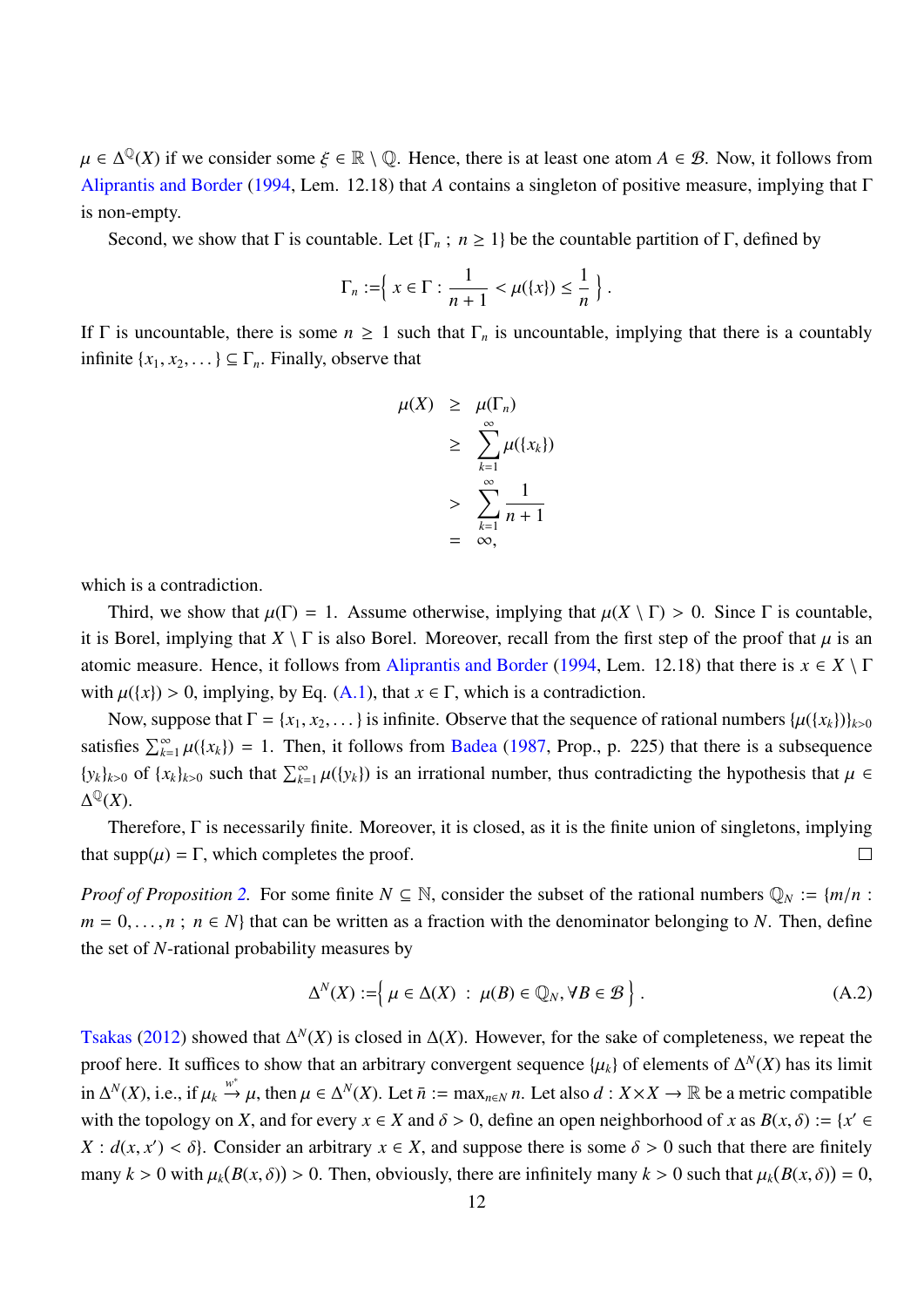implying that  $\liminf \mu_k(B(x,\delta)) = 0$ . Hence, it follows from  $\mu_k \stackrel{w^*}{\to} \mu$  that  $\mu(B(x,\delta)) \leq \liminf \mu_k(B(x,\delta)) = 0$ (Aliprantis and Border, 1994, Thm. 15.3), implying that  $x \notin \text{supp}(\mu)$ . If, on the other hand, for every  $\delta > 0$ there are infinitely many  $k > 0$  such that  $\mu_k(B(x, \delta)) > 0$ , it follows from  $\mu_k \in \Delta^N(X)$  that there are infinitely many  $k > 0$  such that  $\mu_k(\overline{B(x, \delta)}) \ge 1/\overline{n}$ , where  $\overline{B(x, \delta)} := \{x' \in X : d(x, x') \le \delta\}$  is the closure of  $B(x, \delta)$ . Therefore,  $\mu(\overline{B(x,\delta)}) \ge \limsup \mu_k(\overline{B(x,\delta)}) \ge 1/\overline{n}$  (Aliprantis and Border, 1994, Thm. 15.3). Now, consider a sequence of positive reals  $\{\delta_n\}$  with  $\delta_n \downarrow 0$ , which induces a sequence of Borel events  $\{\overline{B(x, \delta_n)}\}$  such that  $\limsup_{n>0} \overline{B(x, \delta_n)} = \{x\}$ . Then, it follows from  $\mu(\limsup_{n>0} \overline{B(x, \delta_n)}) \geq \limsup_{n>0} \mu(\overline{B(x, \delta_n)}) \geq 1/\overline{n}$ (Billingsley, 1995, Thm. 4.1) that  $\mu({x}) \ge 1/\bar{n}$ . Hence,  $x \in \text{supp}(\mu)$  if and only if  $\mu({x}) \ge 1/\bar{n}$ , implying that supp( $\mu$ ) is finite. Let  $x \in \text{supp}(\mu)$ . It follows from Aliprantis and Border (1994, Thm. 15.3) that for every  $\delta > 0$ ,

$$
\mu(\overline{B(x,\delta)}) \geq \limsup \mu_k(\overline{B(x,\delta)})
$$
  
\n
$$
\geq \limsup \mu_k(B(x,\delta))
$$
  
\n
$$
\geq \liminf \mu_k(B(x,\delta))
$$
  
\n
$$
\geq \mu(B(x,\delta)).
$$
 (A.3)

Since supp $(\mu)$  is finite, there is some  $\rho > 0$  such that  $x' \notin B(x, \rho)$  for any  $x' \in \text{supp}(\mu) \setminus \{x\}$ , implying that  $\mu(\overline{B(x,\delta)}) = \mu(B(x,\delta)) = \mu(\lbrace x \rbrace)$  for every  $\delta < \rho$ . Hence, it follows from (A.3) that  $\mu(\lbrace x \rbrace) =$  $\lim \mu_k(B(x,\delta))$ . Finally, since the sequence  $\{\mu_k(B(x,\delta))\}$  contains only elements of the finite set  $\mathbb{Q}_N$ , it follows that  $\lim \mu_k(B(x,\delta)) \in \mathbb{Q}_N$ .

Now, observe that  $\Delta^{\mathbb{Q}}(X) = \bigcup_{n \in \mathbb{N}} \Delta^{\{1,\dots,n\}}(X)$ . It follows from the previous step that  $\Delta^{\{1,\dots,n\}}(X)$  is closed, and therefore Borel in  $\Delta(X)$  for every  $n \in \mathbb{N}$ , which completes the proof.  $\Box$ 

### Appendix B. Proofs of Section 3

*Proof of Proposition* 3. We proceed inductively to show that for every  $k \geq 0$ 

- $\Theta_k$  is embedded as a Borel subset of  $\Psi_k$ , and
- $\Delta^{\mathbb{Q}}(\Theta_k)$  is embedded as a Borel subset of  $\Delta(\Psi_k)$ .

First, observe that  $\Theta_0 = \Psi_0 = \Theta$ , implying that  $\Theta_0$  is embedded as a Borel subset of  $\Psi_0$  via the identity function. It follows from Proposition 2 that  $\Delta^{{\mathbb Q}}(\Theta_0)$  is a Borel subset of  $\Delta(\Psi_0)$ . Hence,  $\Delta^{{\mathbb Q}}(\Theta_0)$  is embedded as a Borel subset of  $\Delta(\Psi_0)$  via the identity function.

Now, suppose that  $\Theta_k$  is embedded as a Borel subset of  $\Psi_k$  via  $\vartheta_k : \Theta_k \to \Psi_k$ , and  $\Delta^{\mathbb{Q}}(\Theta_k)$  is embedded as a Borel subset of  $\Delta(\Psi_k)$  via  $\delta_k$ :  $\Delta^{\mathbb{Q}}(\Theta_k) \to \Delta(\Psi_k)$ . Define the function  $\vartheta_{k+1} : \Theta_{k+1} \to \Psi_{k+1}$  such that for each  $(\theta_k, \mu_k) \in \Theta_k \times \Delta^{\mathbb{Q}}(\Theta_k)$ ,  $\vartheta_{k+1}(\theta_k, \mu_k) := (\vartheta_k(\theta_k), \delta_k(\mu_k))$ . Obviously, it follows from above that  $\Theta_{k+1}$ is embedded as a Borel subset of  $\Psi_{k+1}$  via  $\vartheta_{k+1}$ , and therefore  $\Theta_{k+1}$  is homeomorphic to  $\vartheta_{k+1}(\Theta_{k+1})$ . Hence,  $\Delta(\Theta_{k+1})$  is homeomorphic to  $\Delta(\vartheta_{k+1}(\Theta_{k+1}))$ . Since  $\vartheta_{k+1}(\Theta_{k+1})$  is Borel in  $\Psi_{k+1}$ , there is a homeomorphism  $\Delta(\vartheta_{k+1}(\Theta_{k+1})) \mapsto {\mu \in \Delta(\Psi_{k+1}) : \mu(\vartheta_{k+1}(\Theta_{k+1})) = 1},$  where  ${\mu \in \Delta(\Psi_{k+1}) : \mu(\vartheta_{k+1}(\Theta_{k+1})) = 1}$  is a Borel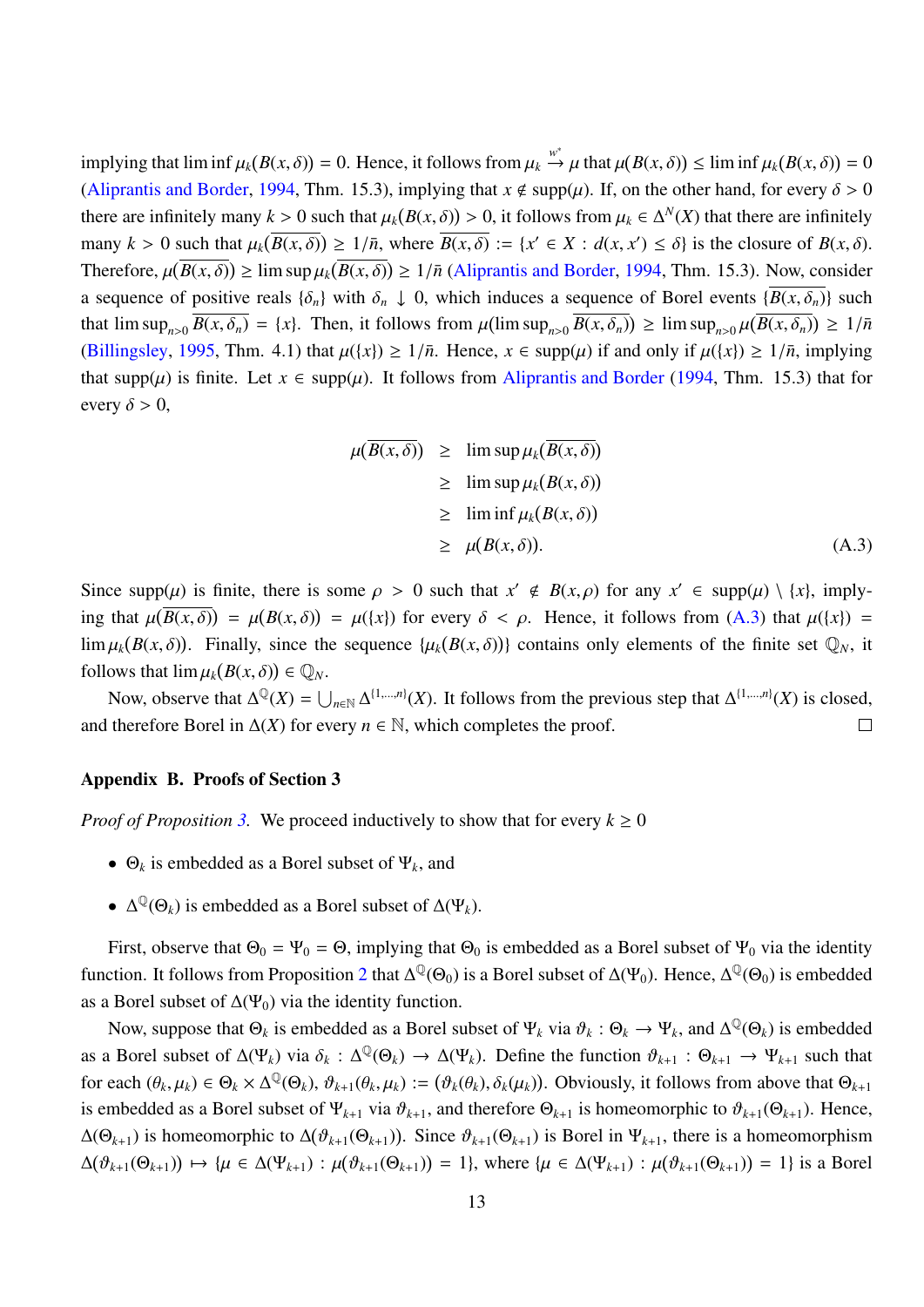subset of  $\Delta(\Psi_{k+1})$ . The latter implies that there is a homeomorphism  $v_{k+1} : \Delta(\Theta_{k+1}) \to \{\mu \in \Delta(\Psi_{k+1}) : \lambda \in \Delta(\Psi_{k+1})\}$  $\mu(\vartheta_{k+1}(\Theta_{k+1})) = 1$ . By Proposition 2,  $\Delta^{\mathbb{Q}}(\Theta_{k+1})$  is Borel in  $\Delta(\Theta_{k+1})$ . Let  $\delta_{k+1} : \Delta^{\mathbb{Q}}(\Theta_{k+1}) \to \{\mu \in \Delta(\Psi_{k+1}) : \lambda \in \Delta(\Psi_{k+1})\}$  $\mu(\vartheta_{k+1}(\Theta_{k+1})) = 1$  be the same mapping as  $v_{k+1}$  but restricted in the domain  $\Delta^{\mathbb{Q}}(\Theta_{k+1})$ . Then, it follows directly that  $\delta_{k+1}$  embeds  $\Delta^{\mathbb{Q}}(\Theta_{k+1})$  as a Borel subset on  $\{\mu \in \Delta(\Psi_{k+1}) : \mu(\vartheta_{k+1}(\Theta_{k+1})) = 1\}$  and therefore on  $\Delta(\Psi_{k+1})$ , which completes the proof by induction.  $\Box$ 

#### Appendix C. Proofs of Section 4

*Proof of Proposition* 4. Since  $\Theta_0 = \Theta$  is Polish, it is by definition separable and metrizable. Supposing that  $\Theta_k$  is separable and metrizable,  $\Delta^{\mathbb{Q}}(\Theta_k)$  is separable and metrizable too, as it is a subspace of  $\Delta(\Theta_k)$ , which is also separable and metrizable (Aliprantis and Border, 1994, Thm 15.12). Thus,  $\Theta_{k+1} = \Theta_k \times \Delta^{\mathbb{Q}}(\Theta_k)$  is also separable and metrizable, and therefore it follows by induction that every Θ*<sup>k</sup>* is separable and metrizable. Since  $\pi_{k+1} \in \Delta^{\mathbb{Q}}(\Theta_k)$  has a finite support (by Proposition 1), it follows that it is tight, and therefore, by applying a version of Kolmogorov extension theorem (Aliprantis and Border, 1994, Cor. 15.28), we prove the existence of a unique measure  $\pi \in \Delta(\Theta \times T_0^Q)$  $\sigma_0^{\text{Q}}$ ) that extends every  $\pi_k$ .  $\Box$ 

*Proof of Proposition* 5. The proof follows directly from  $T^Q = \{t \in T_c^Q : f(t)(\Theta \times T^Q) = 1\}.$  $\Box$ 

*Proof of Theorem 1.* Take two arbitrary  $\theta_1, \theta_2 \in \Theta$ , and consider the following sequence:

$$
P_1 := \{ p_1 \in \Delta^{\mathbb{Q}}(\Theta_0) : p_1(\theta) = 1, \text{ for some } \theta \in \{\theta_1, \theta_2\} \}
$$
  
\n
$$
P_2 := \{ p_2 \in \Delta^{\mathbb{Q}}(\Theta_1) : p_2(\theta, p_1) = 1, \text{ for some } (\theta, p_1) \in \{\theta_1, \theta_2\} \times P_1 \}
$$
  
\n
$$
\vdots
$$
  
\n
$$
P_k := \{ p_k \in \Delta^{\mathbb{Q}}(\Theta_{k-1}) : p_k(\theta, p_1, \dots, p_{k-1}) = 1, \text{ for some } (\theta, p_1, \dots, p_{k-1}) \in \{\theta_1, \theta_2\} \times P_1 \times \dots \times P_{k-1} \}
$$
  
\n
$$
\vdots
$$

Let  $T_p$  be the set of types  $(p_1, p_2, ...) \in \prod_{k>0} P_k$  that satisfy coherency and common certainty in coherency. Observe that for every  $p_1 \in P_1$  there are exactly two measures in  $P_2$  such that  $(p_1, p_2)$  does not contradict coherency. Likewise, for every  $(p_1, p_2) \in P_1 \times P_2$  that does not contradict coherency, there are exactly two measures  $p_3 \in P_3$  such that  $(p_1, p_2, p_3)$  does not contradict coherency and 1-fold certainty in coherency. Inductively, for each  $k > 1$ , for every  $(p_1, \ldots, p_{k-1}) \in P_1 \times \cdots \times P_{k-1}$  that does not contradict coherency, 1-fold, ..., and  $(k - 3)$ -fold certainty in coherency, there are exactly two measures  $p_k \in P_k$  such that (*p*1, . . . , *pk*) does not contradict coherency, 1-fold, . . . , and (*k* − 2)-fold certainty in coherency. Therefore,  $T_p$  has the same cardinality as  $\{0, 1\}^{\mathbb{N}}$ , implying that it is uncountable. Now, consider a belief hierarchy  $(\pi_1, \pi_2, \dots)$  such that

 $\pi_1$  is uniformly distributed over  $\Theta$ ,

 $\pi_2$  is uniformly distributed over  $\Theta \times \text{proj}_{P_1} T_p$ ,

. . .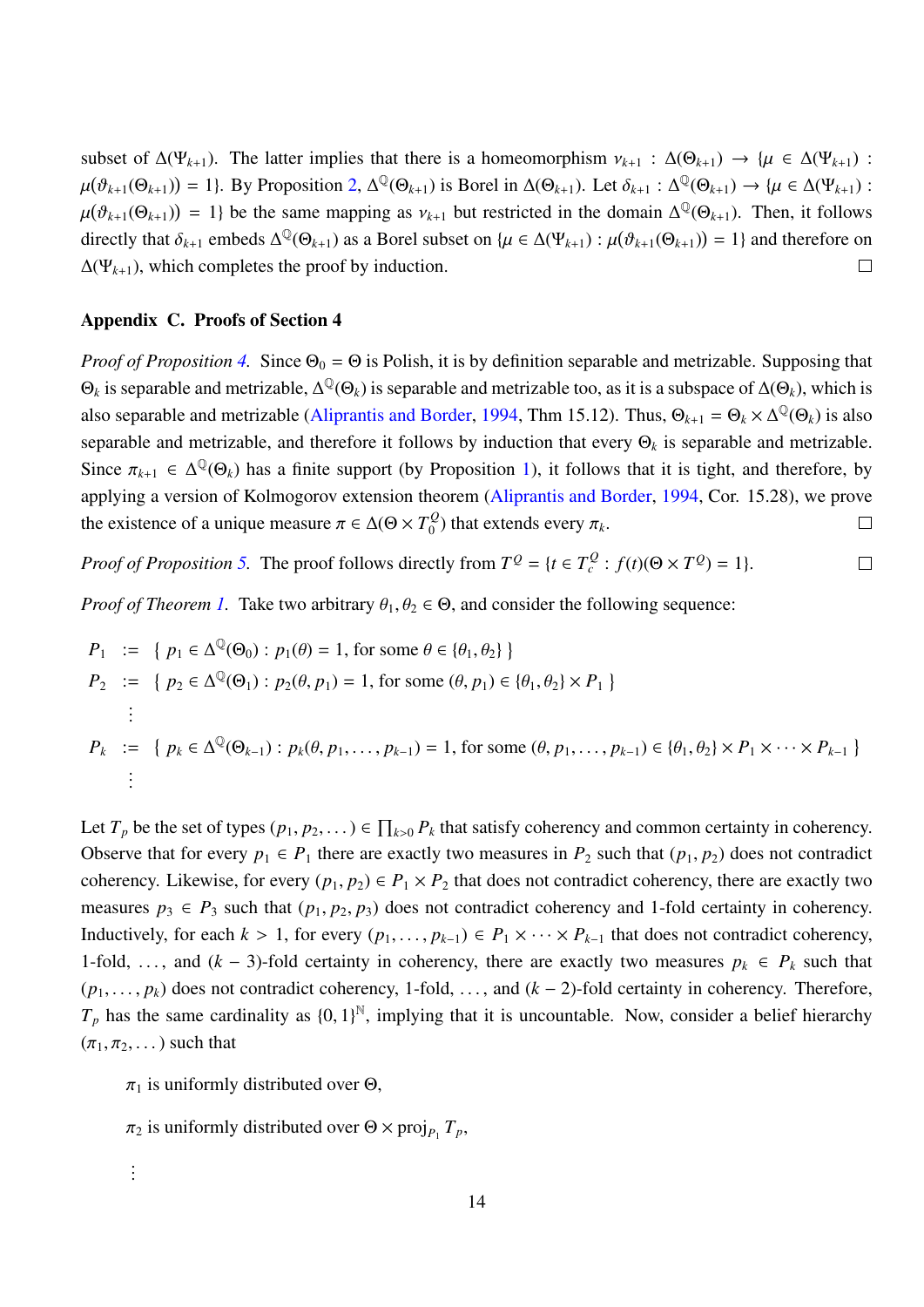$\pi_k$  is uniformly distributed over  $\Theta \times \text{proj}_{P_1 \times \dots \times P_{k-1}} T_p$ 

. . .

First observe that  $(\pi_1, \pi_2, ...)$  satisfies coherency and common certainty in coherency. Moreover, by construction  $(\pi_1, \pi_2, \dots) \in T^{\mathcal{Q}}$ , and therefore  $g(\pi_1, \pi_2, \dots) \in \Delta(\Theta \times T^{\mathcal{Q}})$ . However, observe that  $g(\pi_1, \pi_2, \dots)$ has an infinite support, and therefore by Proposition 1,  $g(\pi_1, \pi_2, ...) \notin \Delta^{\mathbb{Q}}(\Theta \times T^{\mathcal{Q}})$ , which completes the proof.  $\Box$ 

### References

Aliprantis, C. & Border, K. (1994). *Infinite dimensional analysis*. Springer Verlag, Berlin.

Aumann, R.J. (1987). Correlated equilibrium as an expression of Bayesian rationality. *Econometrica* 55, 1–18.

——– (1999). Interactive epistemology II: Probability. *International Journal of Game Theory* 28, 301–314.

- Aumann, R.J. & Brandenburger, A. (1995). Epistemic conditions for Nash equilibrium. *Econometrica* 63, 1161–1180.
- Badea, C. (1987). Irrationality of certain infinity series. *Glasgow Mathematical Journal* 29, 221–228.

Billingsley, P. (1995). *Probability and measure*. John Wiley & Sons, New York.

Brandenburger, A. (2008). Epistemic game theory: complete information. *The New Palgrave Dictionary of Economics*, edited by L. Blume & S. Durlauf, McMillan.

Brandenburger, A. & Dekel, E. (1987). Rationalizability and correlated equilibria. *Econometrica* 55, 1391–1402.

- ——– (1993). Hierarchies of beliefs and common knowledge. *Journal of Economic Theory* 59, 189–198.
- Eliaz, K. (2003). Nash equilibrium when players account for the complexity of their forecasts. *Games and Economic Behavior* 44, 286–310.
- Fagin, R. & Halpern, J. (1994). Reasoning about knowledge and probability. *Journal of the Association for Computing Machinery* 41, 340–367.
- Fremlin, D.H. (2003). *Measure theory: Broad foundations.* Vol. 2, Torres Fremlin, Essex.
- Gupta, A. (2000). *Real and abstract analysis.* Academic Publishers, Calcutta.
- Fischbein, E., Jehiam, R. & Cohen, D. (1995). The concept of irrational numbers in high-school students and prospective teachers. *Educational Studies in Mathematics* 29, 29–44.

Halpern, J.Y. (2001). Alternative semantics for unawareness. *Games and Economics Behavior* 37, 321–339.

- Harsanyi, J. (1967-68). Games with incomplete information played by Bayesian players, I-III. *Management Science* 14, 159– 182, 320–334, 486–502.
- HEIFETZ, A. (1993). The Bayesian formulation of incomplete information The non-compact case. *International Journal of Game Theory* 21, 329–338
- Heifetz, A., Meier, M. & Schipper, B. (2006). Interactive unawareness. *Journal of Economic Theory* 130, 78–94.
- Heifetz, A. & Mongin, P. (2001). Probability logic for type spaces. *Games and Economic Behavior* 35, 31–53.

Heifetz, A. & Samet (1998). Topology-free typology of beliefs. *Journal of Economic Theory* 82, 324–341.

- Hu, T.W. (2009). Expected utility theory from the frequentist perspective. *Economic Theory*, forthcoming.
- Kechris, A. (1995). *Classical descriptive set theory.* Springer Verlag, Berlin.
- Krishna, R.V. (2007). Communication in games of incomplete information: Two Players. *Journal of Economic Theory* 132, 584–592.
- Lehrer, E. (1996). Mediated talk. *International Journal of Game Theory* 25, 177–188.
- Maenner, E. (2008). Adaptation and complexity in repeated games. *Games and Economic Behavior* 63, 166–187.
- Meier, M. (2006). Finitely additive beliefs and universal type spaces. *Annals of Probability* 34, 386–422.
- Mertens, J.F. & Zamir, S. (1985). Formulation of Bayesian analysis for games with incomplete information. *International Journal of Game Theory* 14, 1–29.